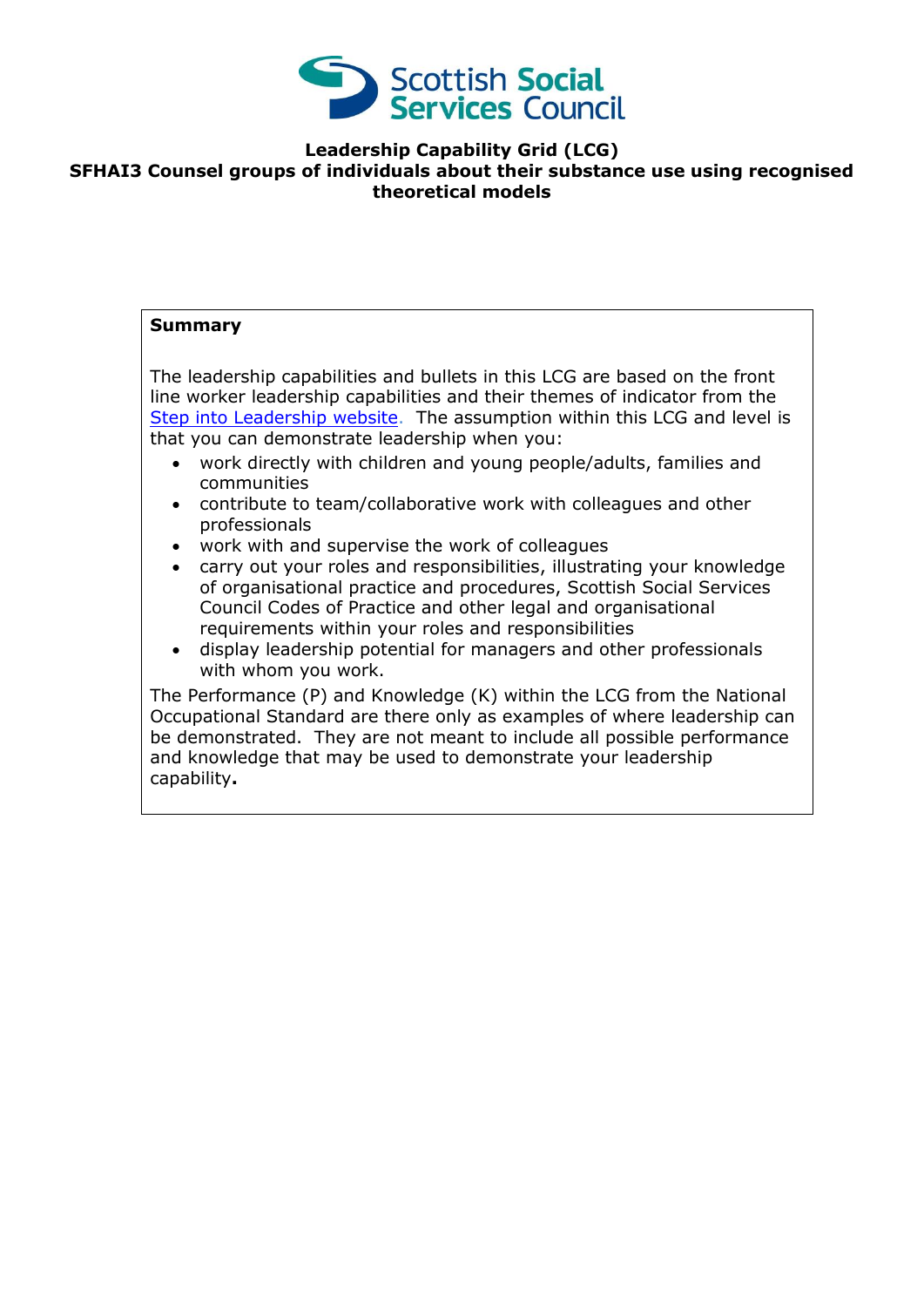

## **Leadership Capability Grid (LCG) SFHAI3 Counsel groups of individuals about their substance use using recognised theoretical models**

| Leadership                         | When counselling groups of individuals about their substance use                                                                                                                                                                                                                                                                                                                                                                                                                                                                                                                                                                                                               |
|------------------------------------|--------------------------------------------------------------------------------------------------------------------------------------------------------------------------------------------------------------------------------------------------------------------------------------------------------------------------------------------------------------------------------------------------------------------------------------------------------------------------------------------------------------------------------------------------------------------------------------------------------------------------------------------------------------------------------|
| capabilities                       | using recognised theoretical models you can demonstrate                                                                                                                                                                                                                                                                                                                                                                                                                                                                                                                                                                                                                        |
|                                    | leadership capabilities by:                                                                                                                                                                                                                                                                                                                                                                                                                                                                                                                                                                                                                                                    |
| <b>Vision</b>                      | Providing a vision for those with whom you work and your organisation<br>when you:                                                                                                                                                                                                                                                                                                                                                                                                                                                                                                                                                                                             |
|                                    | See how best to make a difference when counselling groups of<br>individuals (P2-3,11-14,16,18,21,24; K1-4,8,11,16-18,26,34),<br>throughout the counselling process ( $P6-10,15,17$ ; K12) and review<br>$(P24-28)$<br>Communicate and promote ownership of the vision when counselling<br>$\bullet$<br>groups of individuals (P2-3,11-14,16,18,21,24; K1-4,8,11,16-18,26,34)<br>and recording and reporting ( $P22$ ; K4,22)<br>Promote social service values when counselling groups of individuals<br>$(P2-3, 11-14, 16, 18, 21, 24; K1-4, 8, 11, 16-18, 26, 34)$ and recording and<br>reporting (P22; $K4,22$ )<br>See the bigger picture (All $P$ ; K1-4,8,11,16-18,26,34) |
| Self-                              | Displaying self leadership when you:                                                                                                                                                                                                                                                                                                                                                                                                                                                                                                                                                                                                                                           |
| leadership                         | Demonstrate and adapt leadership when counselling individuals about<br>$\bullet$<br>their substance use using recognised theoretical models (All $P$ ; K1-4,8,<br>11, 16-18, 22, 26, 28-29, 34)<br>Improve own leadership through self reflection & supervision (P4-5,20;<br>K15) and group feedback (P24)<br>Take intelligent risks when counselling individuals about their substance<br>$\bullet$<br>use using recognised theoretical models (P2-3,11-14,16,18,21,24; K1-<br>4, 8, 11, 16 - 18, 26, 28 - 29, 34)<br>Demonstrate and promote resilience $(P2-3, 11-14, 16, 18, 21, 24; K1-4, 8,$<br>$\bullet$<br>11, 16-18, 26, 28-29, 34)                                   |
| <b>Motivating</b><br>and inspiring | Motivating and inspiring others when you:<br>• Inspire people by personal example $(P2-3, 11-14, 16, 18, 21, 24; K1-4, 8,$<br>11, 16 - 18, 26, 34)<br>• Recognise and value the contribution of others ( $P2-3,11-$<br>14, 16, 18, 21, 24; K1-4, 8, 11, 16-18, 26, 34)<br>Support the creation of a learning and performance culture (P2-3,11-                                                                                                                                                                                                                                                                                                                                 |
|                                    | 14, 16, 18, 21, 24; K1-4, 8, 11, 16-18, 26, 34)                                                                                                                                                                                                                                                                                                                                                                                                                                                                                                                                                                                                                                |
| <b>Empowering</b>                  | Empowering people when you:                                                                                                                                                                                                                                                                                                                                                                                                                                                                                                                                                                                                                                                    |
|                                    | • Enable leadership at all levels (P2-3,11-14,16,18,21,24; K1-4,8,11,<br>16-18,26,34)<br>• Support the creation of a knowledge and management (P2-3,11-14,16,<br>18,21,24; K1-4,8,11,16-18,26,34)<br>• Promote professional autonomy (P2-3,11-14,16,18,21,24; K1-4,8,11,<br>16-18,26,34)<br>Involve people in development and improvement $(P2-3, 11-14, 16, 18, 21,$                                                                                                                                                                                                                                                                                                          |
|                                    | 24; K1-4,8,11,16-18,26,34)                                                                                                                                                                                                                                                                                                                                                                                                                                                                                                                                                                                                                                                     |